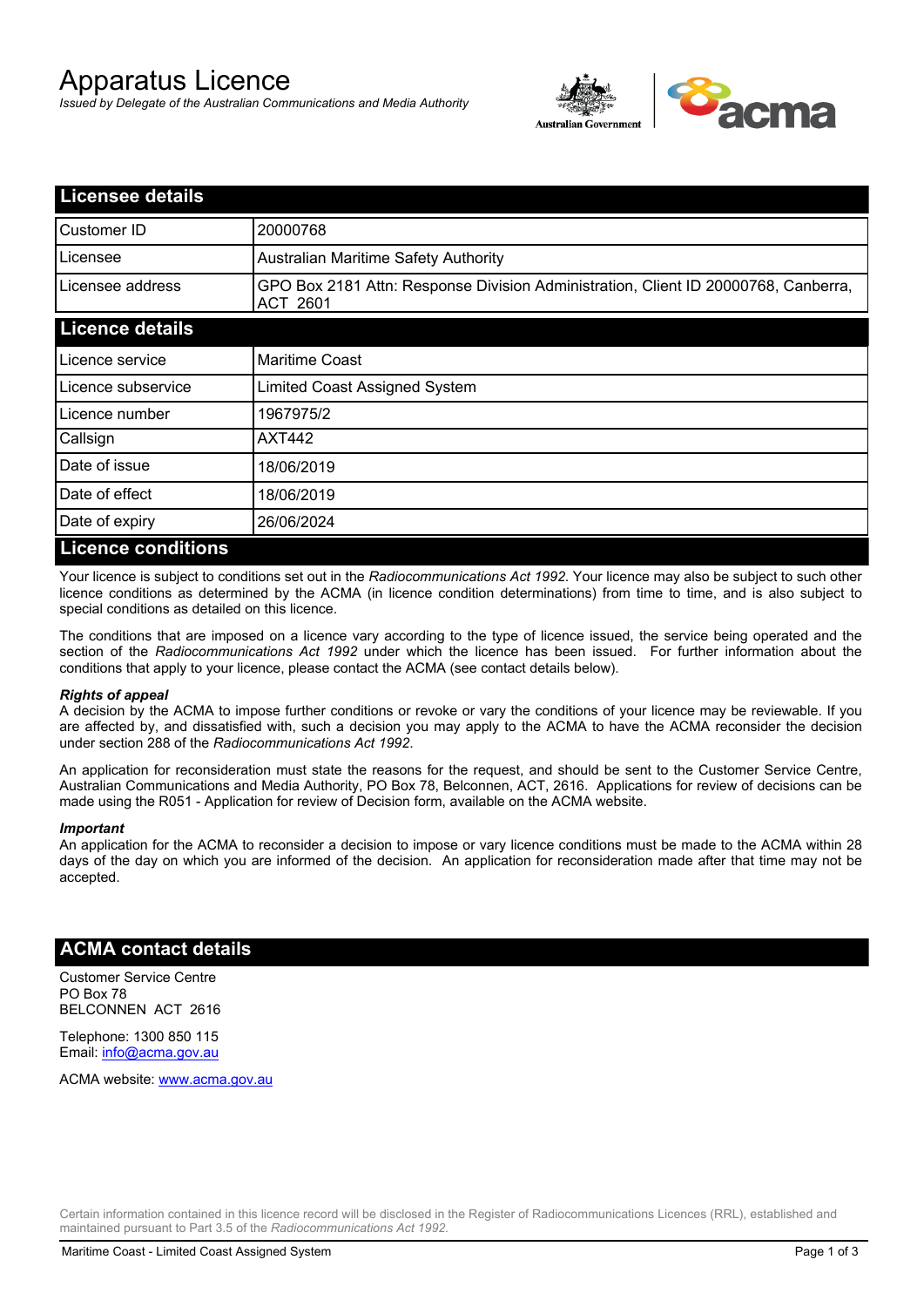# **Advisory Notes applying to licence no.: 1967975/2**

Conditions applicable to the operation of Limited Coast Assigned System authorised under this licence can be found in the Radiocommunications Licence Conditions (Apparatus Licence) Determination and the Radiocommunications Licence Conditions (Maritime Coast Licence) Determination. Copies of these determinations are available from the ACMA and from the ACMA home page (www.acma.gov.au).